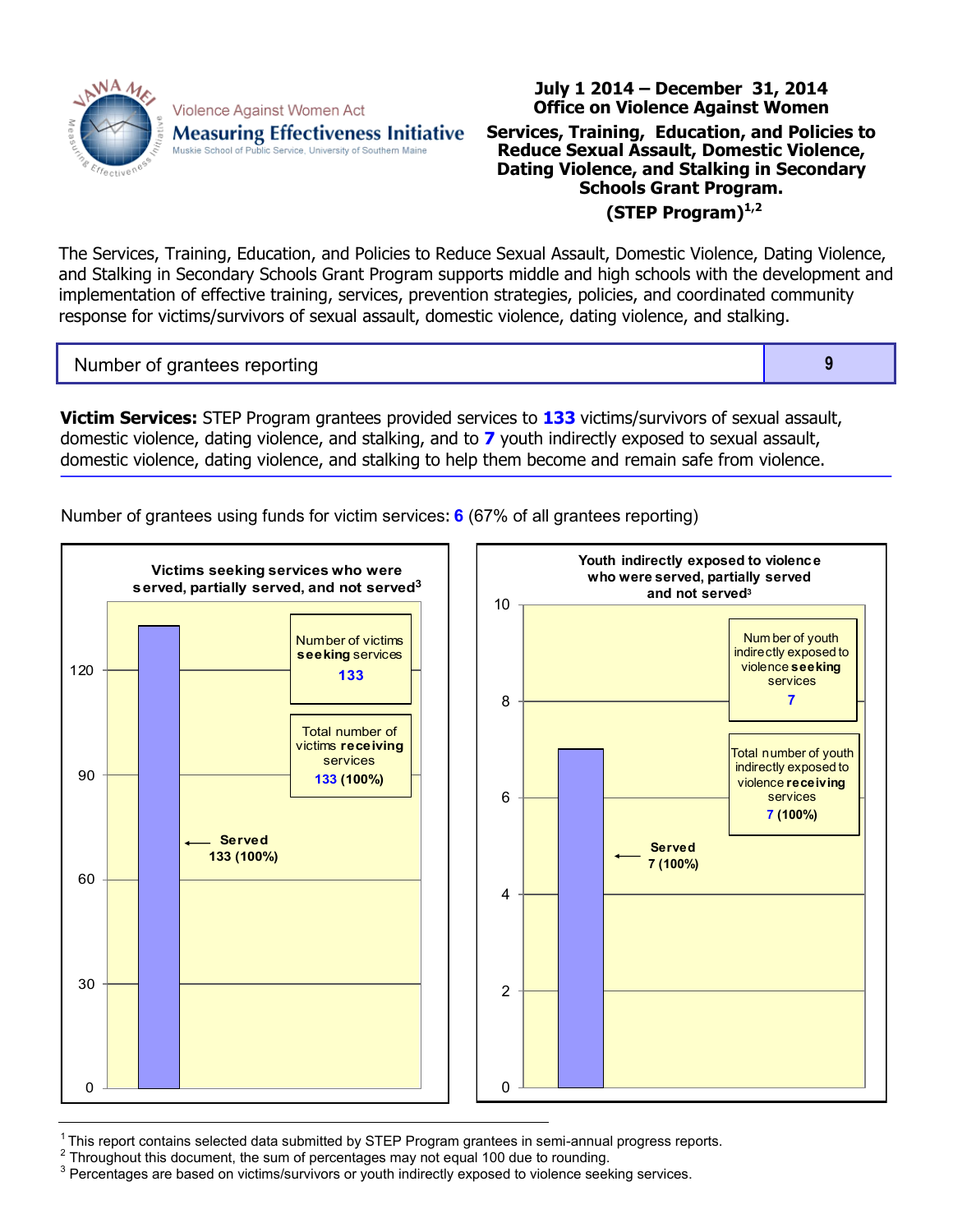| Victim services and demographics: STEP Program grantees provide an array of services to victims/<br>survivors of sexual assault, domestic violence, dating violence, and stalking, and to youth indirectly exposed<br>to violence. These services include victim advocacy (actions designed to help victims/survivors obtain<br>needed resources or services), counseling, crisis intervention, and legal advocacy (assistance navigating the<br>criminal and/or legal system). Victims and youth indirectly exposed to violence also receive safety planning,<br>referrals, and information as needed. |                                                                                                                  |  |  |  |
|---------------------------------------------------------------------------------------------------------------------------------------------------------------------------------------------------------------------------------------------------------------------------------------------------------------------------------------------------------------------------------------------------------------------------------------------------------------------------------------------------------------------------------------------------------------------------------------------------------|------------------------------------------------------------------------------------------------------------------|--|--|--|
| Victims/survivors served or partially served by type of victimization:                                                                                                                                                                                                                                                                                                                                                                                                                                                                                                                                  |                                                                                                                  |  |  |  |
| Dating violence: 55 (41% of those receiving services)<br>$\bullet$                                                                                                                                                                                                                                                                                                                                                                                                                                                                                                                                      |                                                                                                                  |  |  |  |
| Sexual assault: 48 (36%)<br>$\bullet$                                                                                                                                                                                                                                                                                                                                                                                                                                                                                                                                                                   |                                                                                                                  |  |  |  |
| Stalking: 17 (13%)                                                                                                                                                                                                                                                                                                                                                                                                                                                                                                                                                                                      |                                                                                                                  |  |  |  |
| Domestic violence: 13 (10%)                                                                                                                                                                                                                                                                                                                                                                                                                                                                                                                                                                             |                                                                                                                  |  |  |  |
| Number of victims/survivors receiving the<br>following services:<br>Crisis intervention: 99 (74% of those receiving                                                                                                                                                                                                                                                                                                                                                                                                                                                                                     | Race/ethnicity <sup>3,4</sup><br>• White: 103 (81% of those receiving services)<br>• Hispanic or Latino: 10 (8%) |  |  |  |
| services)                                                                                                                                                                                                                                                                                                                                                                                                                                                                                                                                                                                               | + American Indian or Alaska Native: 7 (6%)                                                                       |  |  |  |
| Victim/survivor advocacy: <b>97</b> (73%)                                                                                                                                                                                                                                                                                                                                                                                                                                                                                                                                                               | • Black or African American: 6 (5%)                                                                              |  |  |  |
| Counseling services/support group: 74 (56%)                                                                                                                                                                                                                                                                                                                                                                                                                                                                                                                                                             | • Native Hawaiian or Other Pacific Islander: 1 (1%)                                                              |  |  |  |
| Academic/ education advocacy: 29 (22%)                                                                                                                                                                                                                                                                                                                                                                                                                                                                                                                                                                  | Other demographics <sup>5</sup><br>$\cdot$ Disabilities: 16 (12%)                                                |  |  |  |
| Civil legal advocacy/court accompaniment:<br>19(14%)                                                                                                                                                                                                                                                                                                                                                                                                                                                                                                                                                    | ◆ Rural: 8 (6%)                                                                                                  |  |  |  |
| Disciplinary advocacy: 7 (5%)                                                                                                                                                                                                                                                                                                                                                                                                                                                                                                                                                                           | • Lesbian, gay, bisexual, transgender, or intersex:                                                              |  |  |  |
| Transportation: $6(5%)$                                                                                                                                                                                                                                                                                                                                                                                                                                                                                                                                                                                 | 3(2%)                                                                                                            |  |  |  |
| Criminal justice advocacy/court accompaniment:                                                                                                                                                                                                                                                                                                                                                                                                                                                                                                                                                          | Relationship to offender <sup>6</sup>                                                                            |  |  |  |
| 4(3%)                                                                                                                                                                                                                                                                                                                                                                                                                                                                                                                                                                                                   | • Dating violence                                                                                                |  |  |  |
| Hospital/clinic/other medical response: 2 (2%)                                                                                                                                                                                                                                                                                                                                                                                                                                                                                                                                                          | Dating relationship: 49 (88%)                                                                                    |  |  |  |
| Employment counseling: 1 (1%)                                                                                                                                                                                                                                                                                                                                                                                                                                                                                                                                                                           | Current or former spouse or intimate<br>partner: <b>7</b> (13%)                                                  |  |  |  |
| Forensic examinations: 1 (1%)                                                                                                                                                                                                                                                                                                                                                                                                                                                                                                                                                                           | • Sexual assault                                                                                                 |  |  |  |
| Job training: $1(1\%)$                                                                                                                                                                                                                                                                                                                                                                                                                                                                                                                                                                                  | Acquaintance: 15 (38%)                                                                                           |  |  |  |
| Demographic data for victims:                                                                                                                                                                                                                                                                                                                                                                                                                                                                                                                                                                           | Other family member: 10 (26%)                                                                                    |  |  |  |
| Gender <sup>3</sup><br>• Female: 122 (92%)                                                                                                                                                                                                                                                                                                                                                                                                                                                                                                                                                              | Current or former spouse or intimate<br>partner: <b>7</b> (18%)                                                  |  |  |  |
| • Male: <b>11</b> (8%)                                                                                                                                                                                                                                                                                                                                                                                                                                                                                                                                                                                  | Dating relationship: 7 (18%)                                                                                     |  |  |  |
| Age <sup>3</sup>                                                                                                                                                                                                                                                                                                                                                                                                                                                                                                                                                                                        | • Stalking                                                                                                       |  |  |  |
| $\cdot$ 7-12: 4 (3%)                                                                                                                                                                                                                                                                                                                                                                                                                                                                                                                                                                                    | Current or former spouse or intimate<br>partner: <b>7</b> (39%)                                                  |  |  |  |
| $*$ 13-17: <b>74</b> (56%)                                                                                                                                                                                                                                                                                                                                                                                                                                                                                                                                                                              | Dating relationship: 5 (28%)                                                                                     |  |  |  |
| $* 18-24: 14(11\%)$<br>$* 25 - 59$ : 41 (31%)                                                                                                                                                                                                                                                                                                                                                                                                                                                                                                                                                           | Stranger: 3 (17%)                                                                                                |  |  |  |
|                                                                                                                                                                                                                                                                                                                                                                                                                                                                                                                                                                                                         | Other family member: 2 (11%)                                                                                     |  |  |  |
|                                                                                                                                                                                                                                                                                                                                                                                                                                                                                                                                                                                                         | Acquaintance: 1 (6%)                                                                                             |  |  |  |
|                                                                                                                                                                                                                                                                                                                                                                                                                                                                                                                                                                                                         | • Domestic violence                                                                                              |  |  |  |
|                                                                                                                                                                                                                                                                                                                                                                                                                                                                                                                                                                                                         | Other family member: 14 (100%)                                                                                   |  |  |  |

 $3$  Percentages are based on victims/survivors receiving services for whom this information is known.

<sup>4</sup> Some victims/survivors may identify with more than one race/ethnicity, so the total number reported in race/ethnicity may be higher than the total number of victims/survivors served.

<sup>&</sup>lt;sup>5</sup> Because victims/survivors may be represented in more than one of these categories, or not at all, the total reported for this category may be higher or lower than the total number of victims/survivors served.

*VAWA MEI July 1, 2014 – December 31, 2014* 6Victims/survivors may have been abused by more than one offender and/or may have experienced more than one type of victimization, so the total for each victimization category may be higher than the total number of victims/survivors served in each of these categories.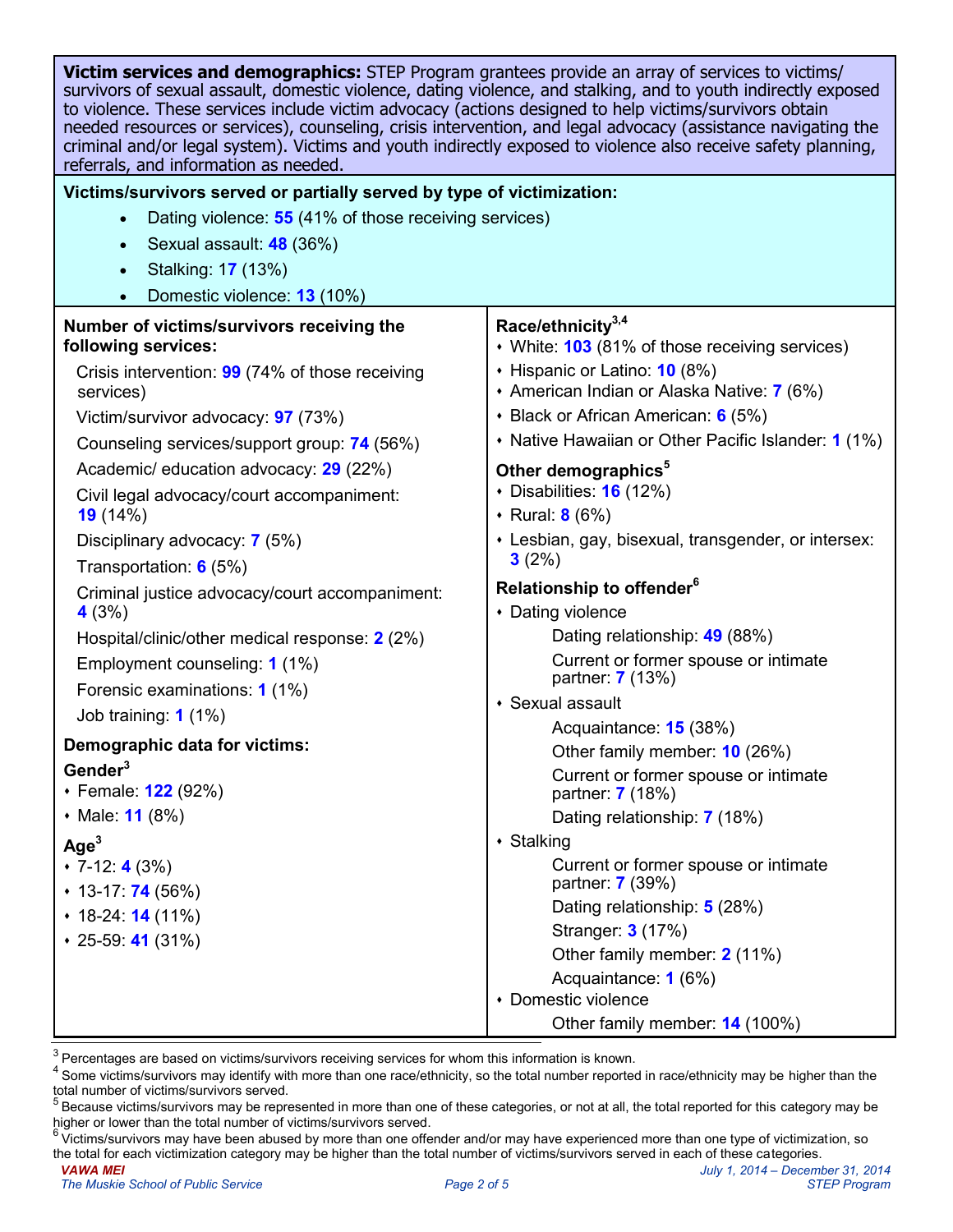| <b>Youth Indirectly Exposed to Violence:</b><br>Served: <b>7</b> (100% of those seeking services)<br>$\bullet$                                                                                                                                                                                                                                                                        |                                                                                                                                                               |
|---------------------------------------------------------------------------------------------------------------------------------------------------------------------------------------------------------------------------------------------------------------------------------------------------------------------------------------------------------------------------------------|---------------------------------------------------------------------------------------------------------------------------------------------------------------|
| Number of youth indirectly exposed to violence<br>receiving the following services:<br>Counseling services/support group: 7 (100% of<br>those receiving services)<br>Criminal justice advocacy/court accompaniment:<br>$7(100\%)$<br>Crisis intervention: 7 (100%)<br>Victim/survivor advocacy: 5 (71%)<br>Transportation: 3 (43%)<br>Hospital/clinic/other medical response: 1 (14%) | Age <sup>7</sup><br>$\cdot$ 13-17: 7 (100% of those receiving services)<br>Race/ethnicity <sup>7,8</sup><br>• White: 6 (86%)<br>• Hispanic or Latino: 1 (14%) |
| Demographic data for youth indirectly exposed to<br>violence:<br>Gender $7$<br>• Female: <b>5</b> (71%)<br>• Unknown: 2 (29%)                                                                                                                                                                                                                                                         |                                                                                                                                                               |

**Staff:** STEP Program staff provide victim services, training, and prevention education to increase victim safety and offender accountability.

Number of grantees using funds for staff: **9** (100% of all grantees reporting)

| Total number of full time equivalent staff funded <sup>9</sup> | 18              |
|----------------------------------------------------------------|-----------------|
| Program coordinator (33% of all funded staff)                  | $6\phantom{1}6$ |
| Victim advocate (33%)                                          | $6\phantom{1}6$ |
| Administrator (11%)                                            | 2               |
| Trainer/educator (11%)                                         | $\overline{2}$  |
| Counselor (6%)                                                 |                 |
| Support staff (6%)                                             |                 |

 $7$  One grantee reported numbers that reflect community-wide data because numbers from the schools/school district were unavailable, which causes some categories to be inflated.

<sup>&</sup>lt;sup>8</sup> Some youth indirectly exposed to violence may identify with more than one race/ethnicity, so the total number reported in race/ethnicity may be higher than the total number of youth indirectly exposed to violence served.

<sup>&</sup>lt;sup>9</sup> Categories are rounded to the nearest whole number and only categories with at least one FTE after rounding are included.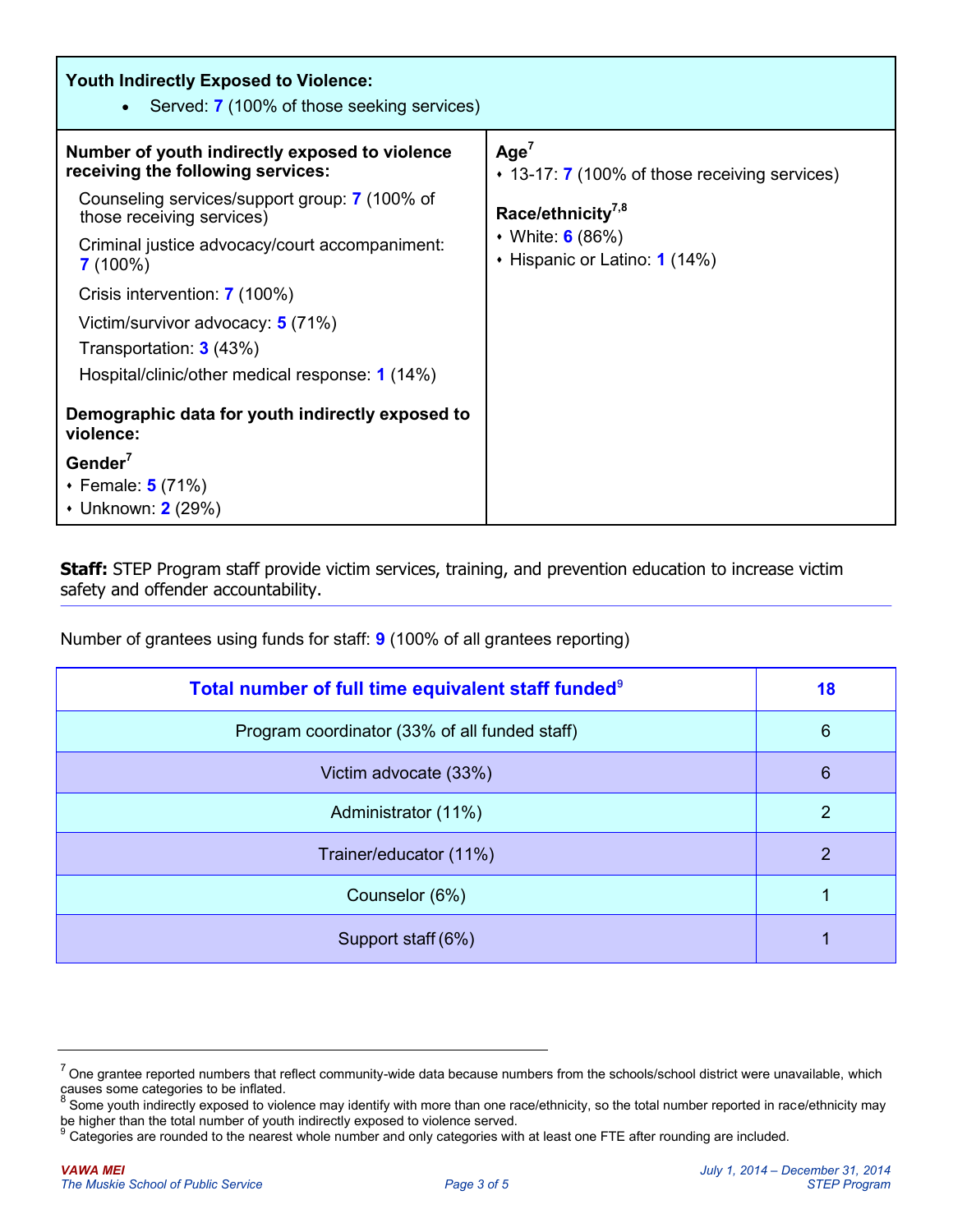**Training:** STEP Program grantees train professionals to improve the response to victims/survivors of sexual assault, domestic violence, dating violence, and stalking; to improve the response to youth indirectly exposed to violence; and to increase offender accountability.

Number of grantees using funds for training: **7** (78% of all grantees reporting) Total number of people trained: **1,299** Number of training events: **28**



| Topics on which grantees most frequently provided training |                                                    |                                                                                                 |                                                           |  |
|------------------------------------------------------------|----------------------------------------------------|-------------------------------------------------------------------------------------------------|-----------------------------------------------------------|--|
| <b>Training topic</b>                                      | Number of<br>grantees<br>training on<br>this topic | <b>Training topic</b>                                                                           | <b>Number of</b><br>grantees<br>training on<br>this topic |  |
| Age-appropriate response and<br>intervention               | $6\phantom{1}6$                                    | School response policy and procedures                                                           | 5                                                         |  |
| Dating violence overview, dynamics, and<br>services        | $6\phantom{1}6$                                    | Stalking overview, dynamics, and<br>services                                                    | 5                                                         |  |
| Sexual assault overview, dynamics, and<br>services         | $6\phantom{1}6$                                    | Victim disclosure of sexual assault,<br>domestic violence, dating violence, and/<br>or stalking | 5                                                         |  |
| Domestic violence overview, dynamics,<br>and services      | 5                                                  | Title IX                                                                                        | 4                                                         |  |
| Mandatory reporting requirements                           | 5                                                  |                                                                                                 |                                                           |  |